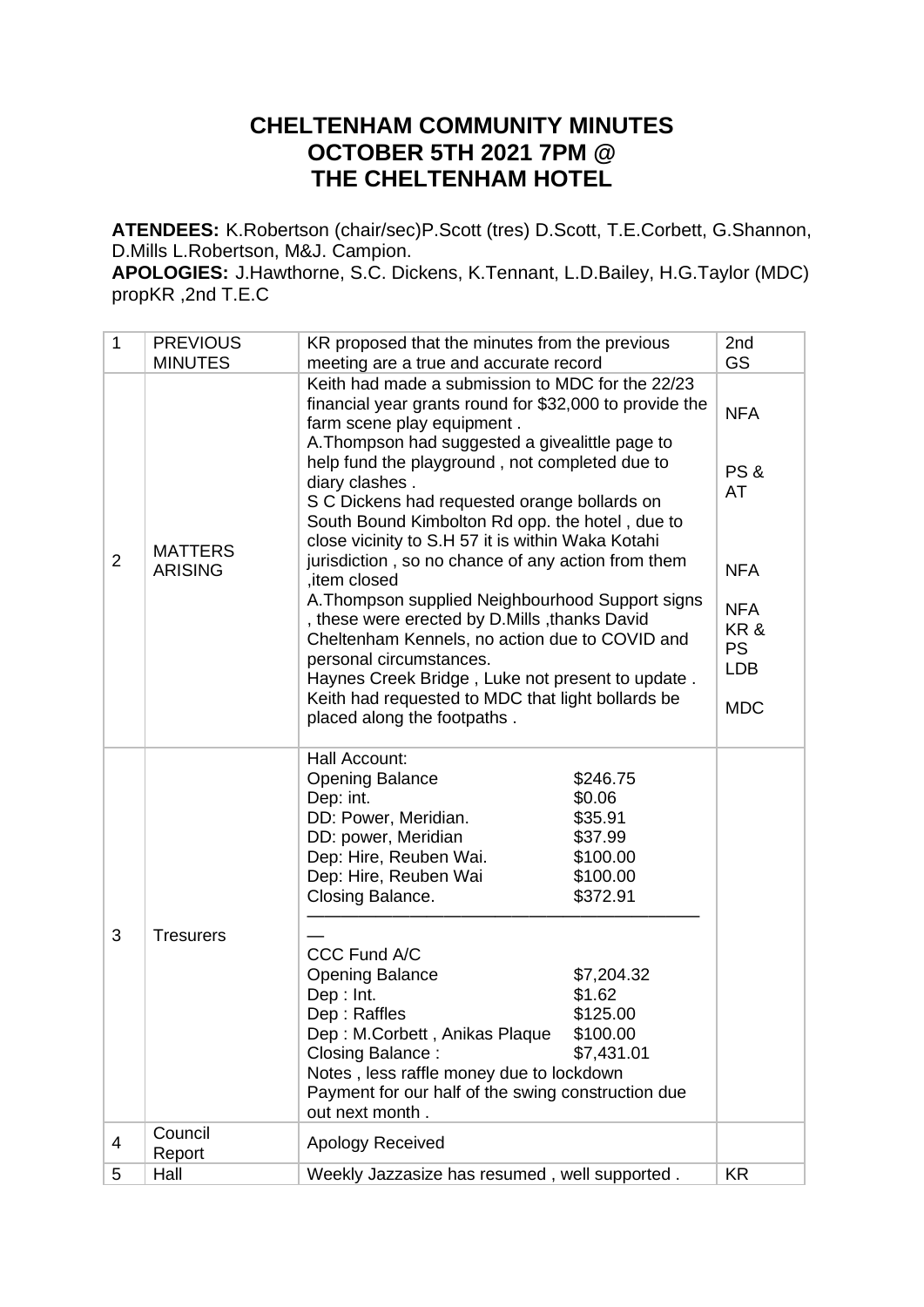|                |                | 2 x Meetings, Reuben Leung Wai<br>80th birthday, Ian Ritchie,<br>No power to the oven but rings working, D M<br>suggested<br>They work on 2 separate phases, electrician was<br>called next day, diagnosed pole fuse blown,<br>powerco repaired, working now, thanks David.                                                                                                                                                                                                                                                                                                                                                                                                                                                                                                                                                                                                                                                                                                                                                                                                                                                                                                                                                                                                                                                           |            |
|----------------|----------------|---------------------------------------------------------------------------------------------------------------------------------------------------------------------------------------------------------------------------------------------------------------------------------------------------------------------------------------------------------------------------------------------------------------------------------------------------------------------------------------------------------------------------------------------------------------------------------------------------------------------------------------------------------------------------------------------------------------------------------------------------------------------------------------------------------------------------------------------------------------------------------------------------------------------------------------------------------------------------------------------------------------------------------------------------------------------------------------------------------------------------------------------------------------------------------------------------------------------------------------------------------------------------------------------------------------------------------------|------------|
|                |                | Orua sports club would like to store their off-season<br>gear in the storeroom and use hall for training,<br>committee was unanimous this is a good idea but<br>Keith would check with MDC over contents<br>insurance.                                                                                                                                                                                                                                                                                                                                                                                                                                                                                                                                                                                                                                                                                                                                                                                                                                                                                                                                                                                                                                                                                                                |            |
|                |                | Confirmed any contents would be at own risk. RE<br>J.Adamson.                                                                                                                                                                                                                                                                                                                                                                                                                                                                                                                                                                                                                                                                                                                                                                                                                                                                                                                                                                                                                                                                                                                                                                                                                                                                         |            |
| 6              | Playground     | Application made to MDC for next funding round to<br>buy farm scene equipment.<br>Rec Services have placed poles for new swing,<br>waiting for chains and seats to be supplied, delays<br>due to COVID.<br>Quote received from Rec Services for \$25,000, to<br>extend play area by 10m towards road, extend<br>timber retaining walls to accommodate this, install<br>cushion fall bark, and supply appropriate equipment<br>for under 10 yo. Can now apply to Eastern and<br>central for a grant to cover this . D. Mills offered to<br>donate a roll of drainage coil to the new development<br>. Thanks again.<br>All the pickets have had 3 coats of marine varnish<br>applied and have been placed on the back fence. D<br>.Millls asked that all those involved be thanked in the<br>minutes, as follows Bunnings Feilding, Paul, Cindy<br>& Molly Stewart, Tammy E.Corbett, last but not<br>least R.A.G construction aka Dave & Keith . 10 more<br>pickets have been sold at the new price of \$40,<br>money raised is to help fund new equipment.<br>The area between the toilets and the existing play<br>area is very wet and requires draining and a pathway<br>Matt Corbett has asked if he can plant a Kowhai tree<br>and place a seat in remembrance of his 14 yo<br>daughter who passed away recently, all in favour. |            |
|                |                | Keith suggested a big version of connect 4 could be<br>made cheaply, would be entertaining for children.<br>He also suggested some form of kid powered<br>dynamo/generator could be sourced to teach<br>children how power is generated, maybe Central<br>Energy Trust would be able to help finance.                                                                                                                                                                                                                                                                                                                                                                                                                                                                                                                                                                                                                                                                                                                                                                                                                                                                                                                                                                                                                                 | <b>KR</b>  |
| $\overline{7}$ | Almadale       | Survived the recent high winds unscathed, waiting<br>for roading to erect give way sign at the exit.                                                                                                                                                                                                                                                                                                                                                                                                                                                                                                                                                                                                                                                                                                                                                                                                                                                                                                                                                                                                                                                                                                                                                                                                                                  | <b>MDC</b> |
| 8              | Correspondence | J. Hawthorn, re: good egg community hero awarded<br>by Feilding Promotions.<br>Playground centre, eye watering quote for<br>equipment.<br>A. Thompson, rural transport survey.                                                                                                                                                                                                                                                                                                                                                                                                                                                                                                                                                                                                                                                                                                                                                                                                                                                                                                                                                                                                                                                                                                                                                        | compl.     |